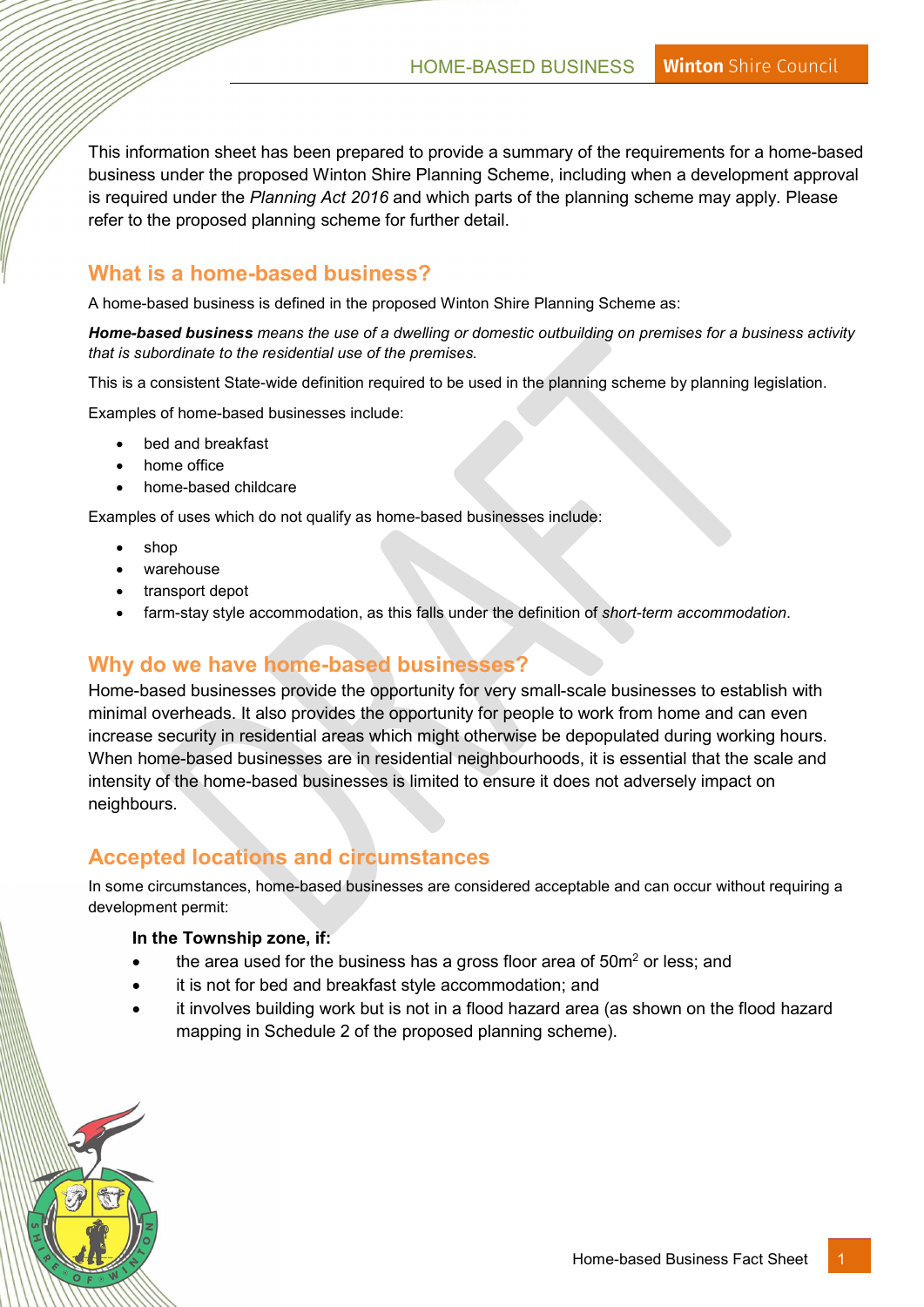#### In the Rural residential zone, if:

- it is not for bed and breakfast style accommodation; and
- it involves building work but is not in a flood hazard area (as shown on the flood hazard mapping in Schedule 2 of the proposed planning scheme).

#### In the Rural zone, if:

 it does not involve bed and breakfast style accommodation in a flood hazard area (as shown on the flood hazard mapping in Schedule 2 of the proposed planning scheme).

### Is Council approval required?

A development permit will be required from council, to carry out a home-based business, if it does not meet the circumstances of accepted development referred to above. This is set out in Part 4 of the proposed planning scheme.

To apply for a development permit, you need to lodge a development application in accordance with the Planning Act 2016. For more information about preparing and lodging a development application, refer to the information and resources available at https://planning.dsdmip.qld.gov.au/planning/better-development.

# Assessment criteria (Assessment benchmarks)

In the Township zone, an application for a home-based business requiring a development permit will be assessed against the General Development Code in the proposed planning scheme.

In the Rural residential zone, an application for a home-based business requiring a development permit will be assessed against the Rural Residential Zone Code and General Development Code.

In the Rural zone, an application for a home-based business requiring a development permit will be assessed against the Rural Zone Code and the General Development Code.

It is not envisaged that home-based businesses will occur in the Recreation and Open Space zone, therefore any development application for a home-based business in this zone will be subject to an impact assessment against the whole of the planning scheme, public notification of the proposal would be required and the community would be able to make submissions about the proposal before council decided whether to issue a development permit.

The General Development Code includes provisions such as:

- new buildings or structures are to be appropriately scaled and located on the property
- home-based businesses provide at least 1 additional off-street carparking space (to the off-street carparking spaces required to service the dwelling)
- vehicle access and movement are safe and do not create problems for pedestrians or the road network
- landscaping is provided to improve the presentation of the property, in particular that shade trees are maintained
- heritage places are not destroyed or adversely impacted (refer to Schedule 3 of the proposed planning scheme for a list of local and State heritage places).